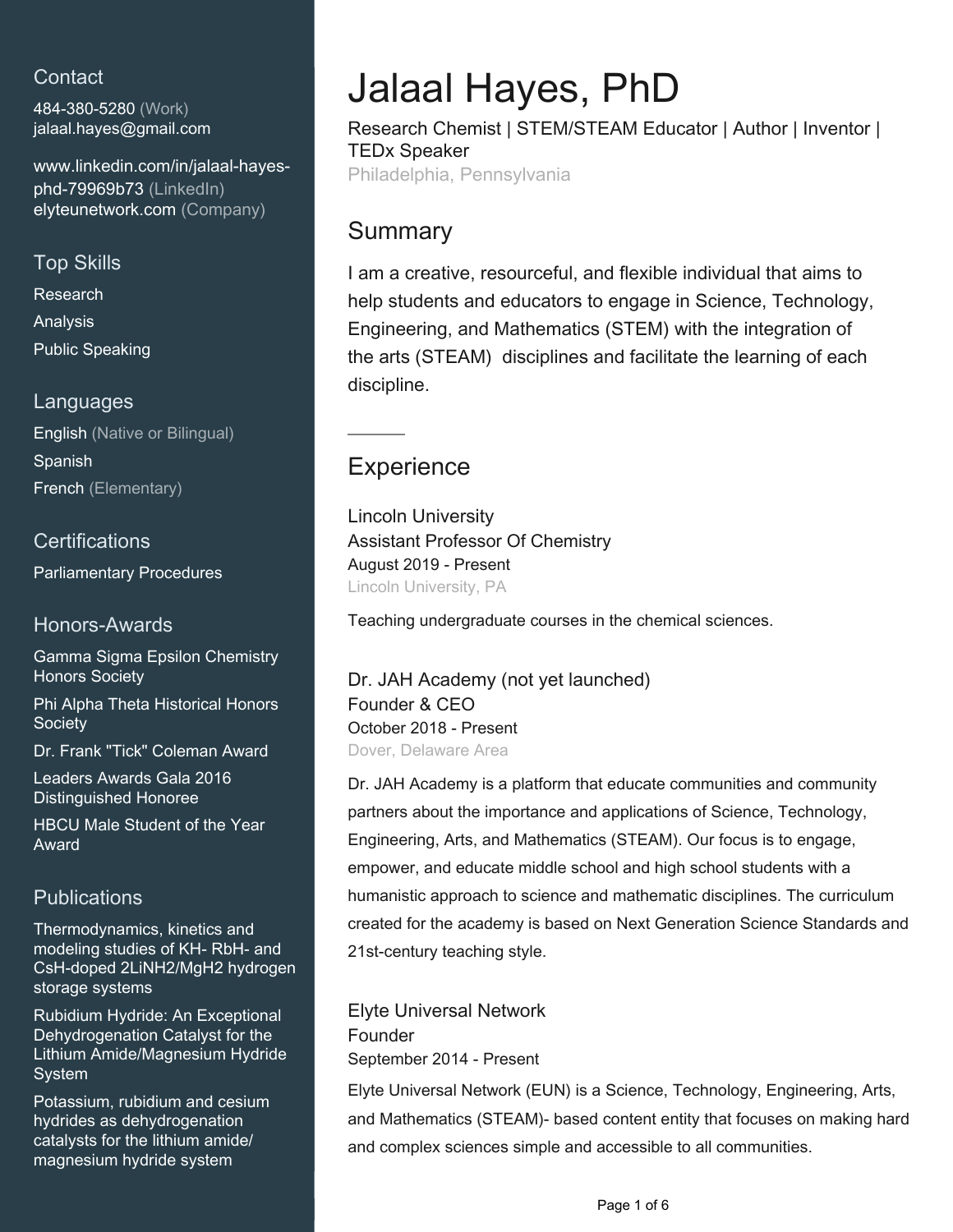Hydriding and Dehydriding Kinetics of RbH- Doped 2LiNH2/MgH2 Hydrogen Storage System

#### Patents

A Rubidium Hydride Catalyzed Lithium Amide/Magnesium Hydride System for Hydrogen Storage Applications

Delaware State University Visiting Assistant Professor of Physical Chemistry August 2017 - August 2019 (2 years 1 month) Dover, Delaware Area

- Taught Physical Chemistry on the undergraduate and graduate level in the department.

- Conducted research in energy production consisting of biomass energy production and materials sciences.

- Assisted student to engage in research and development opportunities at my university and create collaborations with other departments.

University of Oxford Keynote Talk Presenter at the International Applied Energy Conference. March 2019 - March 2019 (1 month) Oxford, United Kingdom

Gave a keynote talk entitled, "Recent Advances and Challenges of Renewable Energy Sources"

TEDxWilmington Speaker December 2017 - December 2017 (1 month) Route 9 Library and Innovation Center

Spoke on the topic entitled, "The Chemistry to Community Building".

Elyte Universal Network Book Author December 2017 - December 2017 (1 month)

North Carolina Central University Panelist November 2017 - November 2017 (1 month) Raleigh-Durham, North Carolina Area

Spoke on the panel at North Carolina Central School of Law first annual Intellectual Property Law Institute (IPLI). The focus of the discussion was the importance of research development and the experience of going through the patent process on the university level and the entrepreneurship level.

NOBCChE Public Speaker October 2017 - November 2017 (2 months)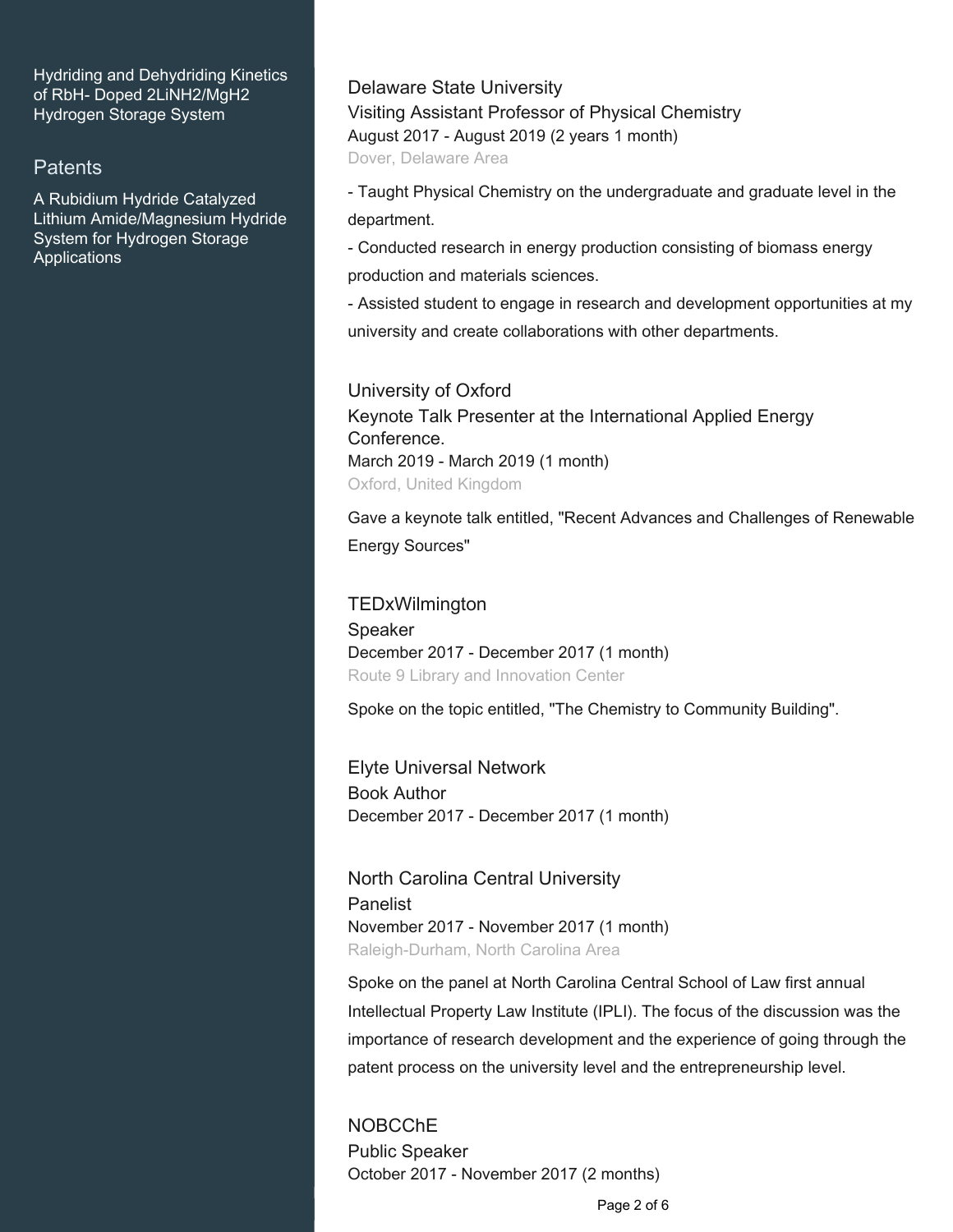#### Greater Minneapolis-St. Paul Area

Spoke on the experiences of becoming a chemist and the commitment, dedication, and endurance it takes to become a STEM industry leader. The audience was scholars between the ages of 11-18.

Cristo Rey Philadelphia High School Science Instructor July 2016 - June 2017 (1 year) Greater Philadelphia Area

-Taught Honors Biology and college-level physics to 9th grade and 11th grade students respectively.

- Served as a mentor to students who deal with daily struggles.

-Taught students ACT prep, an exam that prepares them to go to college.

- Enforced scientific literacy in the curriculum.

-Led in various Science, Technology, Engineering, and Mathematics (STEM) activities within the school.

- Assisted with designing science labs for new school.

Universal Companies Anatomy and Physiology Teacher October 2015 - June 2016 (9 months) Greater Philadelphia Area

I have taught concepts and essentials of the human anatomy and physiology. These things included cell theory, different types of tissues, skeletal system, and much more. In addition, I taught Keystone Prep for biology to students. This helped students become proficient in the subject and be able to graduate high school with no remedial classes in biology.

Gordon Research Conferences Poster Presenter July 2015 - July 2015 (1 month) Stonehill College in Easton, Massachuetts

Presented novel research entitled, "Comparative Analysis of Alkali Metal-Doped 2LiNH2-MgH2 Hydrogen Storage System. This research work was sponsored by the U.S. Department of Energy and the U.S. Department of **Transportation** 

Delaware State University Research Assistant August 2011 - June 2015 (3 years 11 months) Delaware State University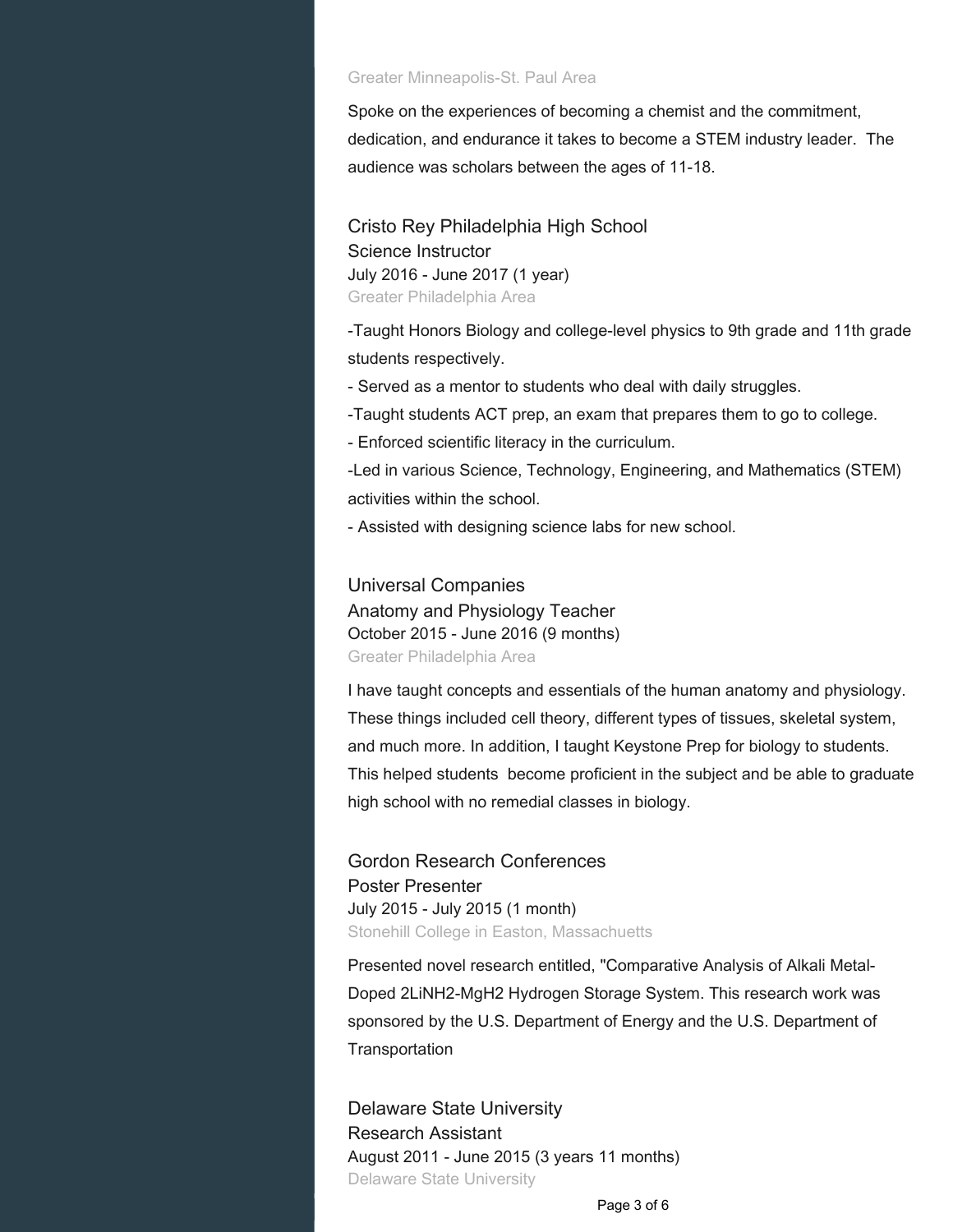As a research assistant at Delaware State University, I have done the following duties:

-Conducted experiments on the X-Ray Diffractometer (XRD), Thermogravimetric/Differential Analyzer (TGA), Pressure-Composition Isotherm (PCI) machine, and Fourier Transform Infrared Spectrometer (FTIR).

- Provided training services to 30 students and faculty collectively on XRD and TGA instruments for class and research purposes respectively.

-Occasionally conducted calibration tests and maintenance on the instruments discussed previously for maximum performance and accurate data acquisitions.

United States Department of Energy Research Fellow August 2011 - June 2015 (3 years 11 months) Dover, Delaware Area

Conducted research under Department of Energy Metal Hydrogen Storage initiatives for automobiles and many other practical applications.

University of Salford Poster Presenter at International Metal Hydrogen Conference 2014 July 2014 - July 2014 (1 month) The Lowry in Manchester, UK

Presented further studies of the novel rubidium hydride (RbH) additive on the 2LiNH2-1.1MgH2 hydrogen storage system with the introduction of absorption studies and cycling stability of the system.

Gordon Research Conferences

1 month

Oral Presenter July 2013 - July 2013 (1 month) Tuscany, Italy

Presented research results discussing the effects of the novel catalytic additive, rubidium hydride (RbH), on the lithium amide-magnesium hydride (2LiNH2/MgH2) hydrogen storage system. This was done by analyzing the thermodynamic and kinetic properties through desorption studies of the RbHcatalyzed lithium amide-magnesium hydride system.

Carl Storm Fellow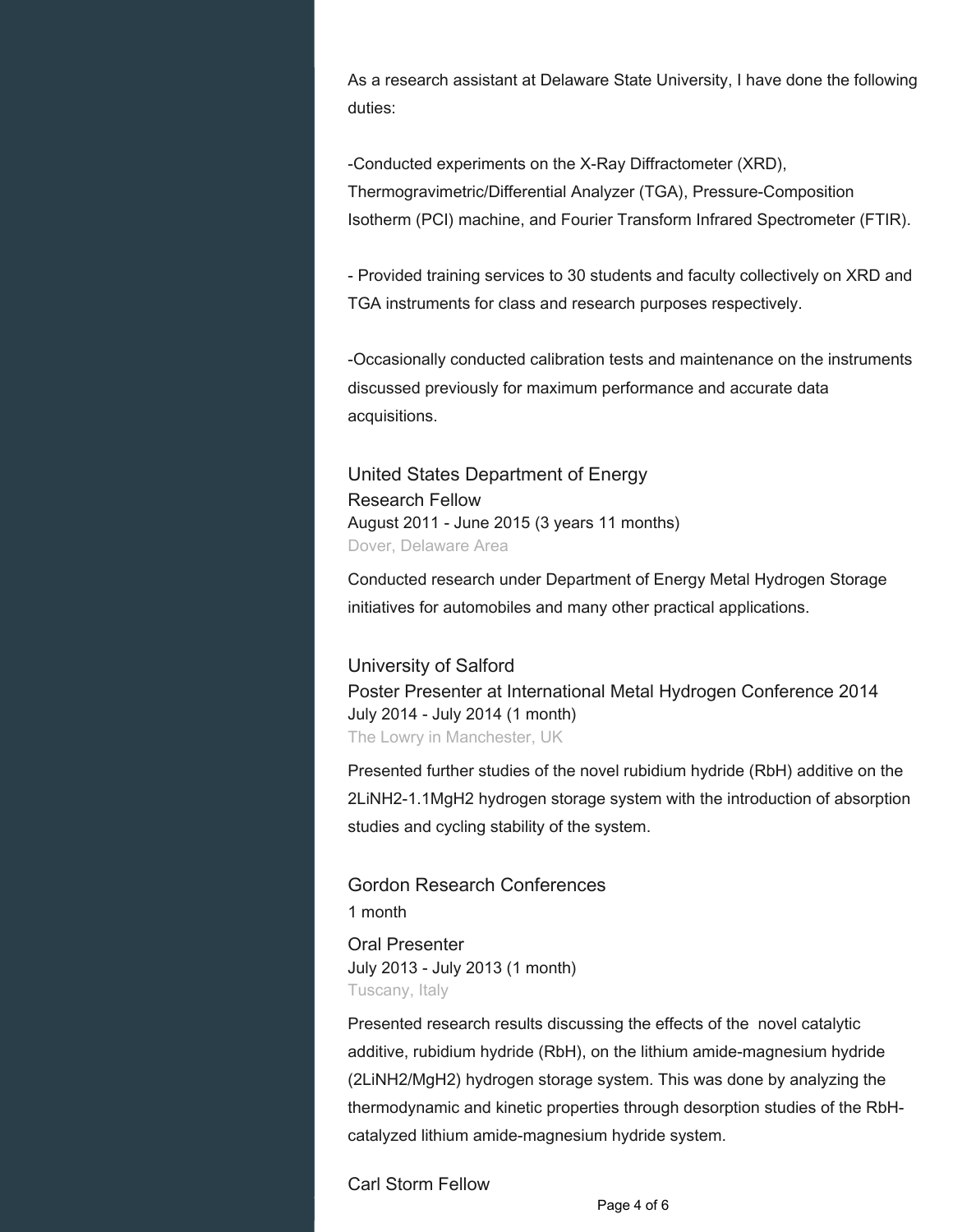July 2013 - July 2013 (1 month) Tuscany, Italy

#### Poster Presenter July 2013 - July 2013 (1 month) Tuscany, Italy

Presented research results discussing the effects of the novel catalytic additive, rubidium hydride (RbH), on the lithium amide-magnesium hydride (2LiNH2/MgH2) hydrogen storage system. This was done by analyzing the thermodynamic and kinetic properties through desorption studies of the RbHcatalyzed lithium amide-magnesium hydride system.

Howard University Beltsville Center for Climate System Observation Summer Intern at Howard University Beltsville Center for Climate Systems and Observation (BCCSO) June 2012 - August 2012 (3 months) Howard University

Worked with the NASA campaign entitled DISCOVER-AQ at the Beltsville Center for Climate Systems and Observations at Howard University. This campaign consisted of collecting regulatory data ozone layer and aerosol (particular matter, NOx, sulfates, and carbon-based compounds) data-sets for the Maryland Department of Environment and other environmental agencies.

Philadelphia College of Osteopathic Medicine Medical Assistant May 2011 - May 2011 (1 month)

Shadowed a pediatric physician and learned various medical terms and methods regarding pediatric medicine.

Lincoln University Great Center for Health Disparities Research Assistant January 2011 - April 2011 (4 months) Lincoln University, PA

The following things that I have accomplished at the Great Center for Health Disparities are:

• Worked with Liquid Chromatography/Mass Spectroscopy to determine the levels of nicotine and its major metabolites in the urine samples of African American patients who were participating in smoking cessation clinics.